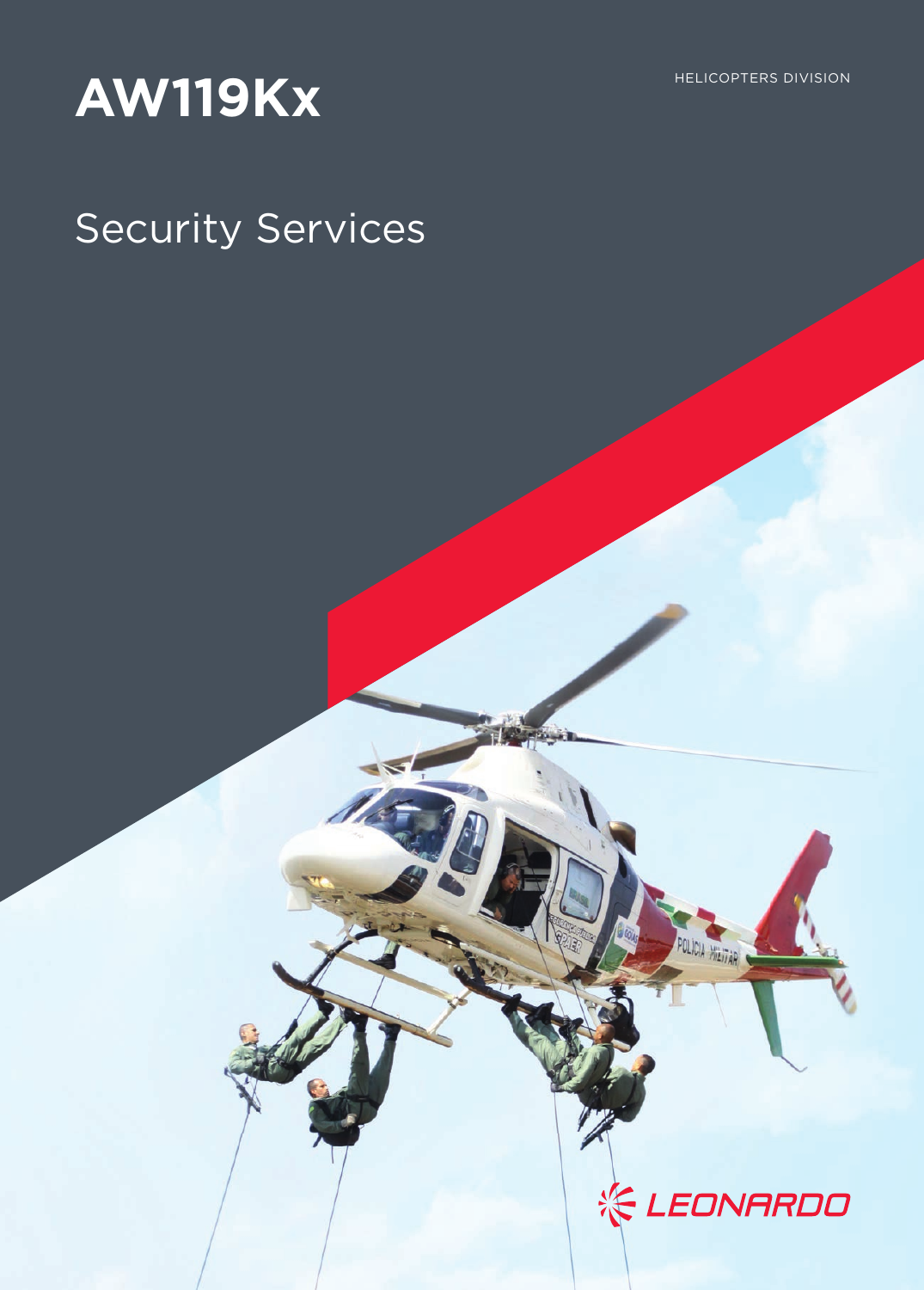## **MODERN AVIONICS TO REDUCE PILOT WORKLOAD**

The AW119Kx features the Garmin G1000NXi VFR glass cockpit that enhances situational awareness. On July 16th 2019 the AW119Kx became the first single-engine IFR helicopter to meet all IFR standards and be fully certified by the Federal Aviation Administration (FAA) in decades.

The Genesys Aerosystems IFR glass cockpit is available as alternative to Garmin's avionics suite.

The AW119 fully meets current IFR requirements allowing pilots to operate the aircraft safely in low visibility and challenging weather conditions thanks to advanced avionics by Genesys Aerosystems, redundant helicopter flight systems, flight director as well as an auxiliary generator.

Both glass cockpits comprise Synthetic Vision System with Highway in the Sky (HITS) depiction, moving map and Helicopter Terrain Awareness Warning System (HTAWS) with worldwide terrain and obstacle database.





Garmin G1000NXi VFR glass cockpit Genesys Aerosystems IFR glass cockpit



- › Max Cruise Speed (SL, MCP) 243 km/h 131 kt
- 
- 
- $\rightarrow$  Max Range (5,000 ft)<sup>(2)</sup> 922 km 498 nm
- $\rightarrow$  Max Endurance (5,000 ft)<sup>(2)</sup> 5 h 11 min

## **MORE ROOM TO WORK**

The most spacious single-engine helicopter can accommodate up to 6 people (or up to 2 stretchers with 2 assistants) and provides a large, comfortable working space for mission operators. The multi-role cabin layout can be reconfigured with combinations of seats, mission consoles, stretchers and medical equipment. Wide doors provide exceptional accessibility.



#### **CAPACITY**

#### WEIGHTS (MTOW)

- › Internal loads 2,850 kg (6,283 lb) › External loads 3,150 kg (6,945 lb)
	-
	-
- 

#### PROPULSION

DIMENSIONS

- › Powerplant 1 x Pratt & Whitney Canada PT6B-37A
- $\rightarrow$  Overall length<sup>(1)</sup> 12.92 m (42 ft 05 in)  $\rightarrow$  Overall height<sup>(1)</sup> 3.60 m (11 ft 10 in)
- 
- › Rotor diameter 10.83 m (35 ft 06 in)

› Crew/Passenger seating 1-2/up to 6

#### PERFORMANCE (ISA, MGW)

› HIGE (TOP) 3,352 m 11,000 ft › HOGE (TOP) 2,225 m 7,300 ft

(1) Rotors turning

(2) with 668 kg usable fuel - no reserve

#### AW119Kx CHARACTERISTICS



## **MISSION READY**

The AW119Kx offers Law Enforcement and Government Agency customers a cost-effective, highly productive platform with inherent mission flexibility. The high cruise speed and power margins assure quick operational intervention and excellent performance characteristics which allow the AW119Kx to safely operate in even the most demanding environments and confined areas.



#### READY FOR DUTIES

- › Night Vision Imaging System (NVIS)/NVG compatibility
- › EO/IR camera
- › Search Light Trakkabeam A800
- › Advanced mission console in cabin with 17" HD display
- › Advanced mission console in cabin with 12.1" touchscreen display
- › 12.1" mission display in cockpit in front of co-pilot station
- › HD Video Recorder
- › Rappelling hooks (2 LH + 2 RH)
- › Fast rope (RH & LH)
- › External Loudspeakers (600 W)
- › Cargo hook (1,400 kg/3,086 lb)
- › External rescue hoist (204 kg/450 lb)